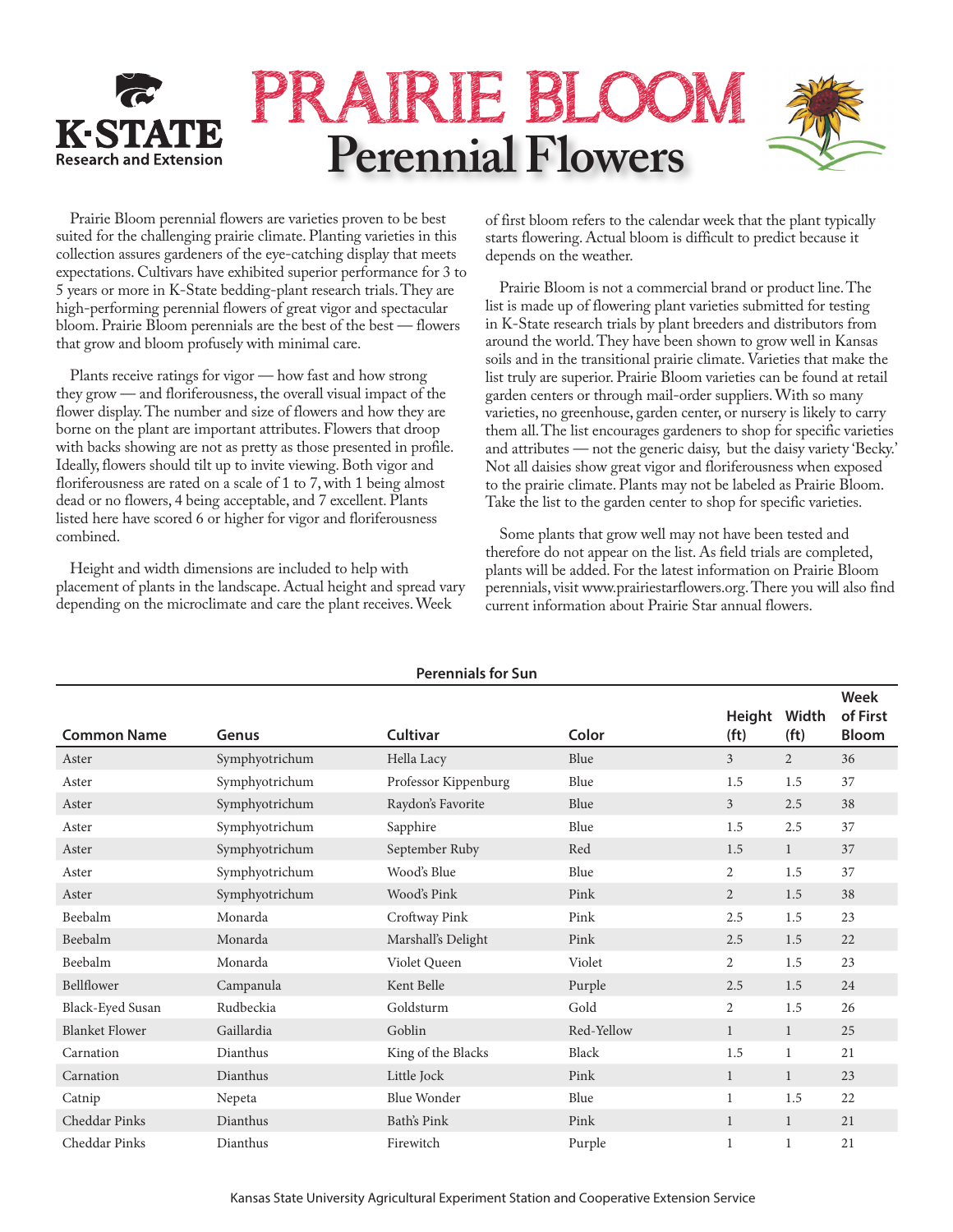| <b>Common Name</b> | Genus        | Cultivar                 | Color          | Height Width<br>(f <sub>t</sub> ) | (f <sub>t</sub> ) | Week<br>of First<br><b>Bloom</b> |
|--------------------|--------------|--------------------------|----------------|-----------------------------------|-------------------|----------------------------------|
| Coneflower         | Echinacea    | Bravado                  | Pink           | 3 <sup>7</sup>                    | 1.5               | 25                               |
| Coneflower         | Echinacea    | Cheyenne Spirit          | Mix            | 2.5                               | 1.5               | 25                               |
| Coneflower         | Echinacea    | Elton Knight             | Pink           | $\overline{2}$                    | 1.5               | 27                               |
| Coneflower         | Echinacea    | Hot Lava                 | Red Orange     | 2.5                               | 1.5               | 25                               |
| Coneflower         | Echinacea    | Hot Papaya               | Red Orange     | $2.5\,$                           | 1.5               | 25                               |
| Coneflower         | Echinacea    | Kim's Knee High          | Pink           | 1.5                               | 1.5               | 25                               |
| Coneflower         | Echinacea    | Lucky Star               | White          | 3 <sup>1</sup>                    | 1.5               | 25                               |
| Coneflower         | Echinacea    | Magnus                   | Pink           | 3                                 | 1.5               | 25                               |
| Coneflower         | Echinacea    | Meringue                 | White          | 1.5                               | 1.5               | 25                               |
| Coneflower         | Echinacea    | Merlot                   | Pink           | 2.5                               | 1.5               | 25                               |
| Coneflower         | Echinacea    | Paradiso Mix             | White Pink Mix | $\mathfrak{Z}$                    | 1.5               | 25                               |
| Coneflower         | Echinacea    | pallida species          | Pale Pink      | $\overline{2}$                    | 1.5               | 25                               |
| Coneflower         | Echinacea    | Pica Bella               | Pink           | 2.5                               | 1.5               | 26                               |
| Coneflower         | Echinacea    | Pixie Meadowbrite        | Pink           | 1.5                               | 1.5               | 24                               |
| Coneflower         | Echinacea    | PowWow White             | White          | $\overline{2}$                    | 1.5               | 25                               |
| Coneflower         | Echinacea    | PowWow Wild Berry        | Pink           | 2                                 | 1.5               | 25                               |
| Coneflower         | Echinacea    | Prairie Splendor         | Pink           | $\overline{2}$                    | 1.5               | 25                               |
| Coneflower         | Echinacea    | Ruby Giant               | Pink           | 2.5                               | 1.5               | 25                               |
| Coneflower         | Echinacea    | Ruby Star (Rubinstern)   | Pink           | 3 <sup>1</sup>                    | 1.5               | 25                               |
| Daylily            | Hemerocallis | <b>Black Eyed Stella</b> | Yellow, Orange | 1.5                               | 2                 | 23                               |
| Daylily            | Hemerocallis | Bonanza                  | Yellow, Red    | $\overline{2}$                    | 2.5               | 25                               |
| Daylily            | Hemerocallis | <b>Bumble Bee</b>        | Yellow, Red    | 1.5                               | 1.5               | 25                               |
| Daylily            | Hemerocallis | Butterpat                | Yellow         | $\overline{2}$                    | 3 <sup>1</sup>    | 25                               |
| Daylily            | Hemerocallis | California Sunshine      | Yellow         | 2.5                               | 2.5               | 25                               |
| Daylily            | Hemerocallis | Camden Gold Dollar       | Gold           | 2.5                               | 2.5               | 25                               |
| Daylily            | Hemerocallis | Condilla                 | Gold           | 2                                 | 2                 | 25                               |
| Daylily            | Hemerocallis | Eenie Weenie             | Yellow         | 1.5                               | 1.5               | 24                               |
| Daylily            | Hemerocallis | George C. Bingham        | Pink, Yellow   | 1.5                               | $\overline{2}$    | 26                               |
| Daylily            | Hemerocallis | Gertrude Condon          | Gold           | $2.5\,$                           | 1.5               | $26\,$                           |
| Daylily            | Hemerocallis | Happy Returns            | Yellow         | 1.5                               | $\sqrt{2}$        | 23                               |
| Daylily            | Hemerocallis | Hawaiian Party Dress     | Rose           | 1.5                               | $\sqrt{2}$        | 25                               |
| Daylily            | Hemerocallis | Hyperion                 | Yellow         | 2.5                               | $\mathfrak{Z}$    | 25                               |
| Daylily            | Hemerocallis | Ice Carnival             | White          | $\overline{2}$                    | 1.5               | 25                               |
| Daylily            | Hemerocallis | Jolyene Nichole          | Pink           | 1.5                               | $\overline{c}$    | 24                               |
| Daylily            | Hemerocallis | Just Plum Happy          | Pink, Purple   | $\mathbf{1}$                      | $\mathbf{1}$      | 25                               |
| Daylily            | Hemerocallis | Little Business          | Red            | 1.5                               | $\sqrt{2}$        | 25                               |
| Daylily            | Hemerocallis | Little Gypsy Vagabond    | Yellow, Red    | 1.5                               | 1.5               | 25                               |
| Daylily            | Hemerocallis | Little Heavenly Angel    | Pale Pink      | $\overline{2}$                    | 3                 | 25                               |
| Daylily            | Hemerocallis | Louise Manelis           | Apricot        | 1.5                               | $\overline{2}$    | 24                               |
| Daylily            | Hemerocallis | May May                  | Pale Yellow    | 1.5                               | $\sqrt{2}$        | 24                               |
| Daylily            | Hemerocallis | Ming Toy                 | Red, Yellow    | $\overline{2}$                    | $\overline{2}$    | 25                               |
| Daylily            | Hemerocallis | Night Beacon             | Purple, Yellow | $\overline{2}$                    | $\overline{2}$    | 25                               |
| Daylily            | Hemerocallis | Pandora's Box            | White, Purple  | 1.5                               | $\sqrt{2}$        | 25                               |
| Daylily            | Hemerocallis | Raspberry Pixie          | Raspberry      | $\sqrt{2}$                        | $\sqrt{2}$        | 24                               |
| Daylily            | Hemerocallis | Rocket City              | Orange         | $\mathfrak{Z}$                    | $2.5\,$           | 25                               |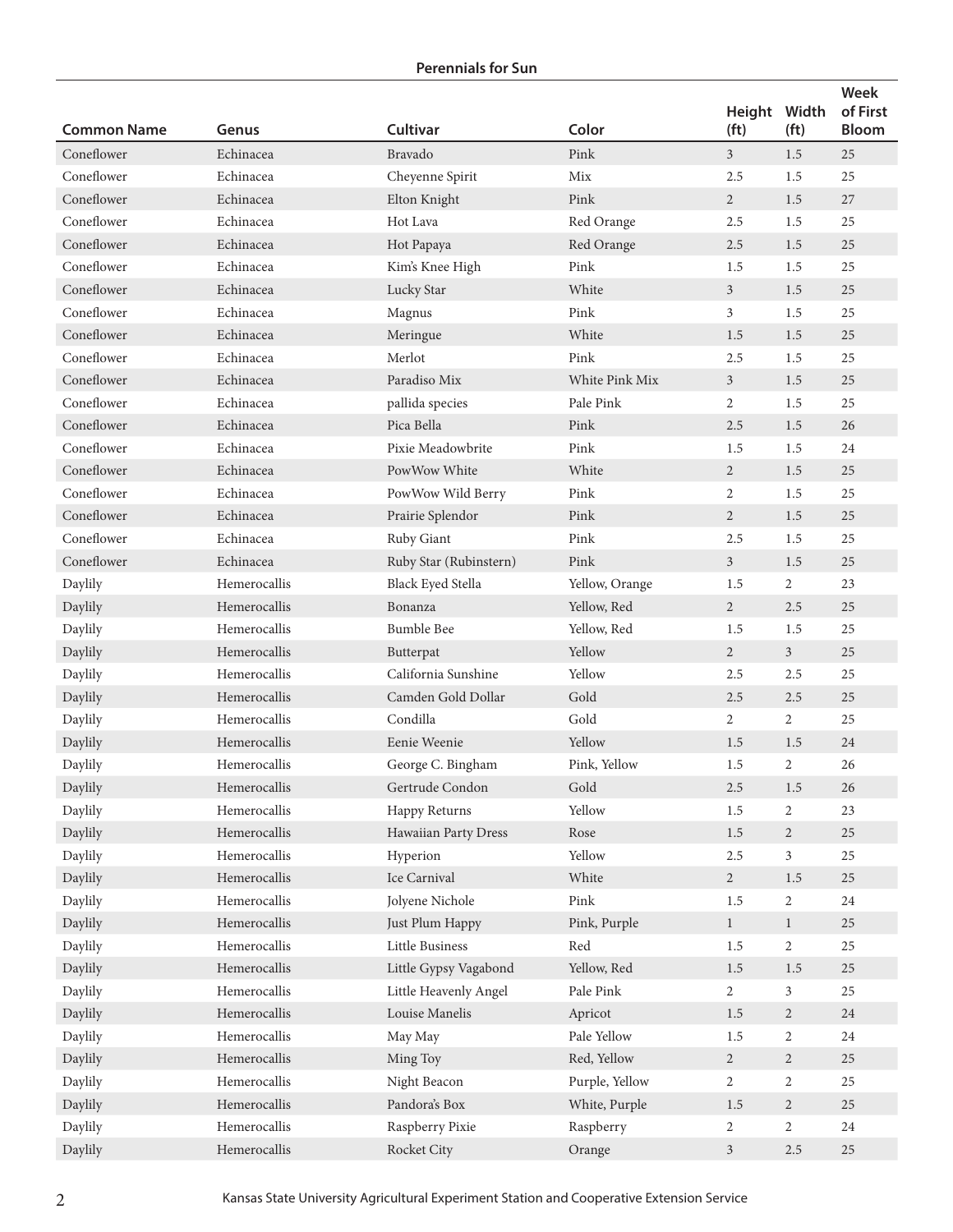| <b>Common Name</b> | Genus                          | <b>Cultivar</b>            | Color                          | Height Width<br>(f <sub>t</sub> ) | (f <sub>t</sub> ) | Week<br>of First<br><b>Bloom</b> |
|--------------------|--------------------------------|----------------------------|--------------------------------|-----------------------------------|-------------------|----------------------------------|
| Daylily            | Hemerocallis                   | Rosie Meyer                | Red                            | 2.5                               | 2.5               | 25                               |
| Daylily            | Hemerocallis                   | Rosy Returns               | Rose                           | 1.5                               | 2.5               | 25                               |
| Daylily            | Hemerocallis                   | Royal Occasion             | Burgundy                       | 1.5                               | 1.5               | 25                               |
| Daylily            | Hemerocallis                   | Salmon Sheen               | Salmon                         | 2.5                               | 2.5               | 25                               |
| Daylily            | Hemerocallis                   | Scarlet Orbit              | Red                            | 2                                 | $\mathfrak{Z}$    | 25                               |
| Daylily            | Hemerocallis                   | Scentual Sundance          | Yellow                         | $\overline{2}$                    | 2.5               | 26                               |
| Daylily            | Hemerocallis                   | Siloam Double Classic      | Pink                           | 1.5                               | 1.5               | 25                               |
| Daylily            | Hemerocallis                   | Siloam June Bug            | Yellow, Red                    | $\overline{2}$                    | 2.5               | 25                               |
| Daylily            | Hemerocallis                   | Siloam Space Age           | Yellow                         | $\overline{2}$                    | 2.5               | 25                               |
| Daylily            | Hemerocallis                   | Sounds of Silence          | Cream                          | 1.5                               | 2.5               | 25                               |
| Daylily            | Hemerocallis                   | Stella DeOro               | Yellow                         | 1.5                               | $\overline{2}$    | 23                               |
| Daylily            | Hemerocallis                   | When My Sweetheart Returns | Cream, Rose                    | $\overline{2}$                    | 2.5               | $25\,$                           |
| Daylily            | Hemerocallis                   | Winsome Lady               | $\ensuremath{\text{\rm Pink}}$ | 2.5                               | 2.5               | 25                               |
| Daylily            | Hemerocallis                   | Woodside Amethyst          | Purple, White                  | 2.5                               | 2.5               | 25                               |
| Daylily            | Hemerocallis                   | Yellow Lollipop            | Yellow                         | 2                                 | 2.5               | 25                               |
| Daylily            | Hemerocallis                   | Zarahelma                  | Pink                           | 1.5                               | $\overline{2}$    | 25                               |
| False Aster        | Boltonia                       | Pink Beauty                | Pink                           | 2.5                               | 2.5               | 33                               |
| False Aster        | Boltonia                       | Snowbank                   | White                          | $\mathfrak{Z}$                    | $\mathfrak{Z}$    | 37                               |
| Garden Phlox       | Phlox                          | David                      | White                          | 3                                 | 1.5               | 26                               |
| Garden Phlox       | Phlox                          | Laura                      | Pink                           | 3                                 | 1.5               | 26                               |
| Garden Phlox       | Phlox                          | Robert Poore               | Red                            | 3                                 | 2                 | 27                               |
| Globe Thistle      | Echinops                       | <b>Blue Glow</b>           | Blue                           | 3                                 | 1.5               | $30\,$                           |
| Hardy Ice Plant    | Delosperma                     | Pink                       | Pink                           | $\mathbf{1}$                      | $\mathbf{1}$      | 13                               |
| Hen and Chicks     | Sempervivum                    | Carmen                     | White                          | 0.5                               | 0.5               | 21                               |
| Iris               | Iris                           | Amarillo Frills            | Yellow                         | 2                                 | 1.5               | 20                               |
| Iris               | Iris                           | American Pride             | White, Purple                  | 2.5                               | 1.5               | 19                               |
| Iris               | Iris                           | Autumn Riesling            | Orange                         | 2.5                               | 1.5               | 22                               |
| Iris               | Iris                           | Bama Baby                  | White                          | $\overline{2}$                    | $\mathbf{1}$      | 19                               |
| Iris               | Iris                           | <b>Bold Expression</b>     | Purple, Peach                  | 2                                 | 1.5               | 20                               |
| Iris               | Iris                           | <b>Breakers</b>            | Blue                           | $\overline{2}$                    | $1.5\,$           | $21\,$                           |
| Iris               | Iris                           | Celebration Song           | Apricot, Lavender              | 3                                 | 1.5               | 20                               |
| Iris               | Iris                           | Clothed in Glory           | Yellow                         | $\overline{2}$                    | $1.5\,$           | 20                               |
| Iris               | Iris                           | Color My World             | Salmon, Violet                 | 2                                 | $\mathbf{1}$      | $20\,$                           |
| Iris               | Iris                           | Coming Storm               | Lavender, Purple               | $\overline{2}$                    | $1.5\,$           | 20                               |
| Iris               | Iris                           | Conjuration                | White, Blue                    | $\mathfrak{Z}$                    | $1.5\,$           | $20\,$                           |
| Iris               | Iris                           | Copper Bubble Bath         | Orange                         | $\sqrt{2}$                        | 1                 | $21\,$                           |
| Iris               | Iris                           | Decadence                  | Apricot, Burgundy              | $\overline{2}$                    | 1.5               | 21                               |
| Iris               | Iris                           | Dividing Line              | Blue-violet, Purple            | $\overline{2}$                    | $1\,$             | $20\,$                           |
| Iris               | $\mathop{\operatorname{Iris}}$ | Dream Team                 | Yellow                         | $\mathfrak{Z}$                    | $1.5\,$           | 20                               |
| Iris               | Iris                           | Dreamville                 | Yellow                         | 2.5                               | $\mathbf{1}$      | $20\,$                           |
| Iris               | Iris                           | Dusky Challenger           | Dark Purple                    | $\mathfrak{Z}$                    | $1.5\,$           | $20\,$                           |
| Iris               | Iris                           | Eleanor Roosevelt          | Purple                         | $\overline{2}$                    | $\mathbf{1}$      | $17\,$                           |
| Iris               | Iris                           | Elizabeth Noble            | White, Purple                  | $\mathfrak{Z}$                    | $1.5\,$           | 20                               |
| Iris               | Iris                           | Fabulous One               | Light Blue, Purple             | $2.5\,$                           | $1\,$             | $20\,$                           |
| Iris               | $\mathop{\operatorname{Iris}}$ | Fashion Magic              | Pale Pink, Purple              | $2.5\,$                           | $1.5\,$           | 20                               |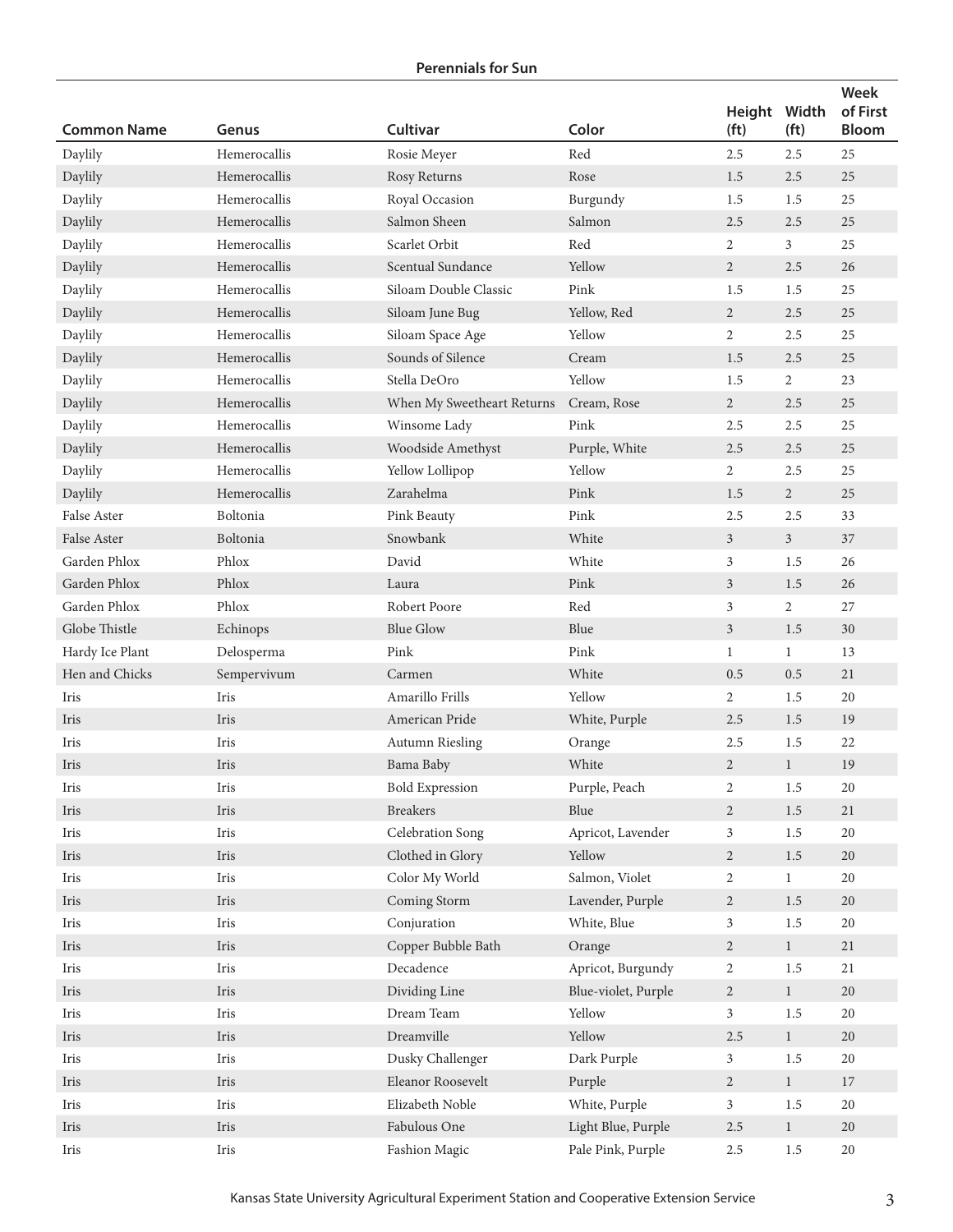|                    |           |                         |                    | Height Width      |                   | <b>Week</b><br>of First |
|--------------------|-----------|-------------------------|--------------------|-------------------|-------------------|-------------------------|
| <b>Common Name</b> | Genus     | <b>Cultivar</b>         | Color              | (f <sub>t</sub> ) | (f <sub>t</sub> ) | <b>Bloom</b>            |
| Iris               | Iris      | Florentine Silk         | Peach, Violet      | $2.5\,$           | 1.5               | 21                      |
| Iris               | Iris      | Fogbound                | Blue               | 3                 | 1.5               | 20                      |
| Iris               | Iris      | Fuji Skies              | White              | 2.5               | 1.5               | 21                      |
| Iris               | Iris      | Greenbriar Pinnacle     | White              | 1.5               | 1.5               | 21                      |
| Iris               | Iris      | Guilt Free Sample       | Peach              | $\mathfrak{Z}$    | 1.5               | 20                      |
| Iris               | Iris      | High Chapparral         | Yellow, Rose       | 2.5               | 1.5               | 21                      |
| Iris               | Iris      | Hot News                | Red                | $\overline{2}$    | $\mathbf{1}$      | 19                      |
| Iris               | Iris      | Jack's Pick             | Yellow, Burgundy   | 2                 | $\mathbf{1}$      | 20                      |
| Iris               | Iris      | Jesse's Song            | Violet, White      | 2.5               | 1.5               | 20                      |
| Iris               | Iris      | Laced Cotton            | White              | 2.5               | 1.5               | 20                      |
| Iris               | Iris      | Lacy Snowflake          | White              | $\overline{2}$    | 1.5               | 21                      |
| Iris               | Iris      | Liberty Classic         | Blue, White        | $\overline{2}$    | 1.5               | 20                      |
| Iris               | Iris      | Marjorie L              | Yellow             | 1.5               | $\mathbf{1}$      | 20                      |
| Iris               | Iris      | Midsummer Night's Dream | Dark Purple        | 1.5               | $\mathbf{1}$      | 19                      |
| Iris               | Iris      | Miss Charlotte          | Yellow, White      | 2                 | 1.5               | 20                      |
| Iris               | Iris      | Missus Bee              | Violet             | 2                 | $\mathbf{1}$      | 20                      |
| Iris               | Iris      | Mojave Moonlight        | Yellow, Red        | 2                 | 1.5               | 20                      |
| Iris               | Iris      | Oklahoma Crude          | Blue, Dark Purple  | 2                 | 1.5               | 20                      |
| Iris               | Iris      | Paul Black              | Purple             | 2                 | 1.5               | 20                      |
| Iris               | Iris      | Peggy Anne              | Purple, Silver     | $\overline{2}$    | 1.5               | 20                      |
| Iris               | Iris      | Petit Louvois           | Maroon             | 2                 | $\mathbf{1}$      | $20\,$                  |
| Iris               | Iris      | Prague                  | Peach, Dark Purple | 2.5               | 1.5               | 19                      |
| Iris               | Iris      | Queens Circle           | White, Blue        | 2.5               | $\mathbf{1}$      | 20                      |
| Iris               | Iris      | Sailor's Dream          | Blue               | 1.5               | $\mathbf{1}$      | 20                      |
| Iris               | Iris      | Sari's Dance            | Gold, Lavender     | 1.5               | $\mathbf{1}$      | $20\,$                  |
| Iris               | Iris      | Sharper Image           | Lavender, White    | 2                 | 1.5               | 21                      |
| Iris               | Iris      | Sharpshooter            | White, Purple      | $\overline{2}$    | 1.5               | $20\,$                  |
| Iris               | Iris      | Shipshape               | Blue               | 2                 | 1.5               | 20                      |
| Iris               | Iris      | Solo Flight             | Blue               | $\overline{2}$    | $1.5\,$           | 20                      |
| Iris               | Iris      | Some Like it Hot        | Peach, Wine        | 2                 | 1.5               | 19                      |
| Iris               | Iris      | Spectral Challenge      | Yellow             | $\overline{2}$    | $1.5\,$           | 20                      |
| Iris               | Iris      | Too Sweet               | Pink               | $\sqrt{2}$        | $1.5\,$           | 20                      |
| Iris               | Iris      | Whoopsidaisy            | Red Orange         | $\overline{2}$    | $\mathbf{1}$      | $20\,$                  |
| Lamb's Ear         | Stachys   | Cotton Boll             | White              | 0.5               | $\mathbf{1}$      | $25\,$                  |
| Lavender           | Lavandula | Dilly Dilly             | Lavender           | 1.5               | $1.5\,$           | 26                      |
| Lavender           | Lavandula | Provence                | Lavender           | 1.5               | $1.5\,$           | 26                      |
| Lavender           | Lavandula | Twickel Purple          | Purple             | 1.5               | $1.5\,$           | $26\,$                  |
| Meadow Sage        | Salvia    | Amethyst                | Purple             | 1.5               | $1.5\,$           | $21\,$                  |
| Meadow Sage        | Salvia    | Blue Hill               | Blue               | 1.5               | 1.5               | 23                      |
| Meadow Sage        | Salvia    | May Night               | Blue               | 1.5               | 1.5               | 20                      |
| Meadow Sage        | Salvia    | Plumosa                 | Purple             | $\mathbf{1}$      | $1.5\,$           | $23\,$                  |
| Meadow Sage        | Salvia    | Viola Klose             | Blue               | 1.5               | $1.5\,$           | 22                      |
| Mexican Hat        | Ratibida  | Red                     | Red                | $\overline{2}$    | $1.5\,$           | $25\,$                  |
| Mullein            | Verbascum | Violetta                | Violet             | $\mathfrak{Z}$    | $\overline{2}$    | $25\,$                  |
| Mullein            | Verbascum | Yellow                  | Yellow             | $\,4$             | $2.5\,$           | $25\,$                  |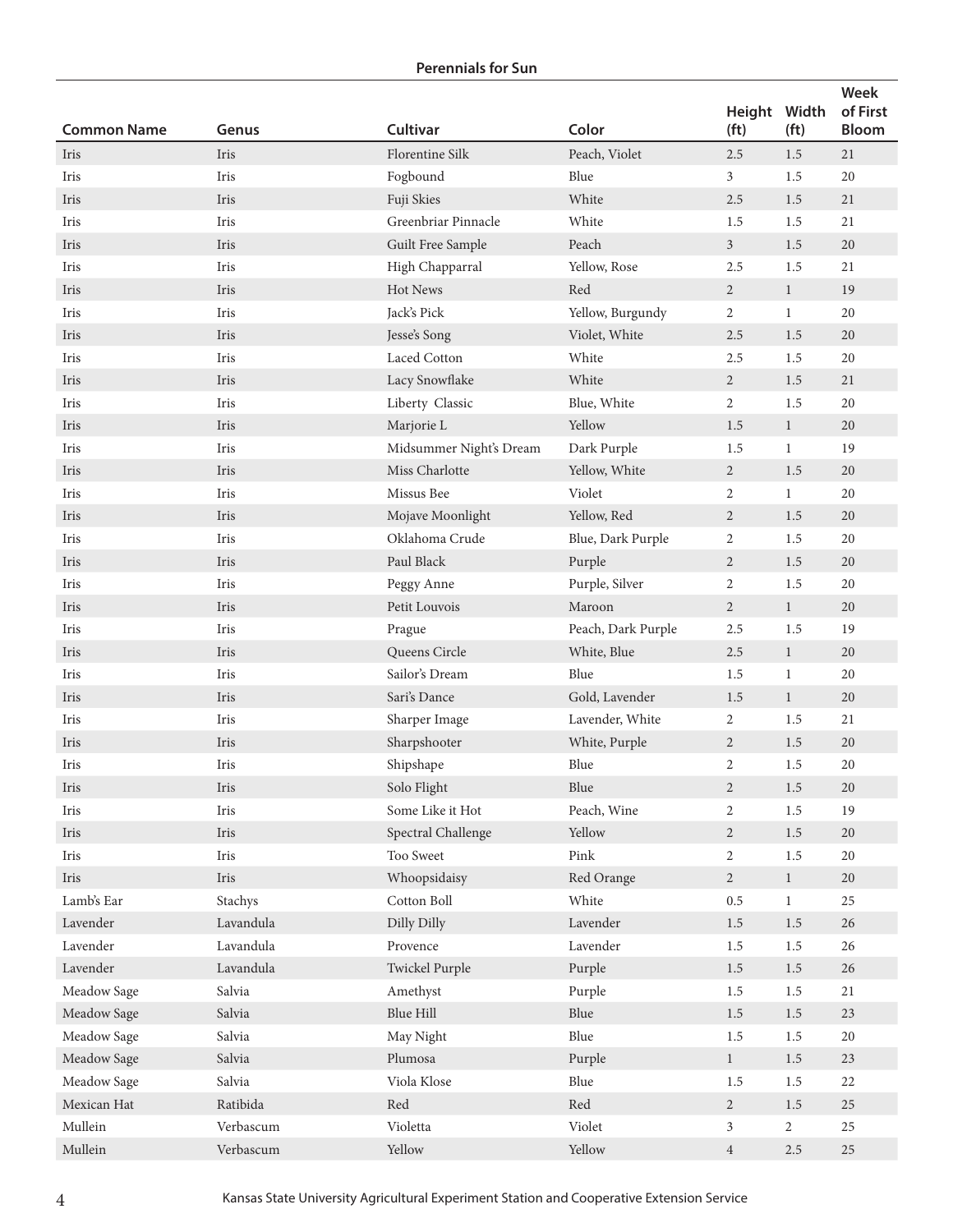| <b>Common Name</b>      | Genus            | Cultivar             | Color                  | Height<br>(f <sub>t</sub> ) | Width<br>(f <sub>t</sub> ) | <b>Week</b><br>of First<br><b>Bloom</b> |
|-------------------------|------------------|----------------------|------------------------|-----------------------------|----------------------------|-----------------------------------------|
| Oriental Poppy          | Papaver          | <b>Brilliant</b>     | Orange                 | 1.5                         | 1.5                        | 21                                      |
| Ornamental Grass        | Calamagrostis    | Avalanche            | Pink to Tan            | $\overline{4}$              | $\overline{2}$             | 23                                      |
| <b>Ornamental Grass</b> | Calamagrostis    | Karl Foerster        | Pink to Tan            | $\overline{4}$              | $\overline{2}$             | 23                                      |
| <b>Ornamental Grass</b> | Calamagrostis    | Overdam              | Pink to Tan            | 3                           | $\overline{2}$             | 23                                      |
| <b>Ornamental Grass</b> | Eragrostis       | Wind Dancer          | White to Tan           | 3                           | 2.5                        | 26                                      |
| <b>Ornamental Grass</b> | Miscanthus       | Adagio               | Pink                   | 5                           | 5                          | 32                                      |
| <b>Ornamental Grass</b> | Miscanthus       | Cabaret              | Pink to tan            | 7                           | $\overline{4}$             | 33                                      |
| <b>Ornamental Grass</b> | Miscanthus       | Graziella            | White to Tan           | 6                           | 3                          | 33                                      |
| <b>Ornamental Grass</b> | Miscanthus       | Little Kitten        | White to Tan           | $\overline{4}$              | $\overline{4}$             | 32                                      |
| <b>Ornamental Grass</b> | Miscanthus       | Little Zebra         | Red to tan             | $\overline{4}$              | $\overline{4}$             | 36                                      |
| <b>Ornamental Grass</b> | Miscanthus       | Malepartus           | Red to tan             | 6                           | $\overline{4}$             | 33                                      |
| Ornamental Grass        | Molinia          | Skyracer             | Purple to tan          | 6                           | 2.5                        | 25                                      |
| <b>Ornamental Grass</b> | Panicum          | Cloud Nine           | Gold to tan            | 8                           | 7                          | 31                                      |
| <b>Ornamental Grass</b> | Panicum          | Dallas Blues         | Pink                   | 7                           | 6                          | 32                                      |
| <b>Ornamental Grass</b> | Panicum          | Northwind            | Tan                    | 6                           | 2.5                        | 31                                      |
| <b>Ornamental Grass</b> | Pennisetum       | Karley Rose          | Pink                   | $\overline{4}$              | 5                          | 25                                      |
| <b>Ornamental Grass</b> | Saccharum        | Hardy Pampas         | Tan                    | 12                          | 5                          | 33                                      |
| <b>Ornamental Grass</b> | Schizachyrium    | Little Bluestem      | Purple to tan          | 2.5                         | 1.5                        | 32                                      |
| <b>Ornamental Grass</b> | Sporobolus       | Prairie Dropseed     | Tan                    | 3                           | 1.5                        | 28                                      |
| Peony                   | Paeonia          | Alley Cat            | White, Raspberry       | 2.5                         | 3 <sup>1</sup>             | 18                                      |
| Peony                   | Paeonia          | Bu-Te                | White                  | 2                           | $\overline{2}$             | 21                                      |
| Peony                   | Paeonia          | Cactus Jack          | White, Red             | $\overline{2}$              | $\overline{2}$             | 19                                      |
| Peony                   | Paeonia          | Carousel Frolic      | Pink, Cream, Raspberry | $\overline{2}$              | 2.5                        | 19                                      |
| Peony                   | Paeonia          | Charlie's White      | White                  | 3                           | 2.5                        | 19                                      |
| Peony                   | Paeonia          | Command Performance  | Red                    | 2                           | $\overline{2}$             | 19                                      |
| Peony                   | Paeonia          | Coral Charm          | Coral                  | $\overline{2}$              | 2.5                        | 19                                      |
| Peony                   | Paeonia          | Coral Fay            | Coral Red              | 2.5                         | 2.5                        | 19                                      |
| Peony                   | Paeonia          | Dairy Anne           | White                  | 2.5                         | 2.5                        | 19                                      |
| Peony                   | $\mbox{Paeonia}$ | Duchesse de Orleans  | Pink                   | 3                           | 3                          | 19                                      |
| Peony                   | Paeonia          | Elizabeth Foster     | Pink                   | 2.5                         | $\overline{2}$             | 19                                      |
| Peony                   | Paeonia          | Felix Supreme        | Red                    | $\overline{2}$              | 2.5                        | 20                                      |
| Peony                   | Paeonia          | Fern Leaf            | Red                    | 1.5                         | $\overline{2}$             | 17                                      |
| Peony                   | Paeonia          | Festiva Maxima       | White                  | 3                           | $\mathfrak{Z}$             | 20                                      |
| Peony                   | Paeonia          | Garden Treasure      | Yellow                 | $\overline{2}$              | $\overline{2}$             | 21                                      |
| Peony                   | Paeonia          | Green Lotus          | White, Green           | $\overline{2}$              | $2.5\,$                    | 18                                      |
| Peony                   | Paeonia          | Grover Cleveland     | Crimson                | 2.5                         | $\overline{2}$             | 19                                      |
| Peony                   | Paeonia          | Hariainin            | Wine Red               | 2.5                         | 2.5                        | 20                                      |
| Peony                   | Paeonia          | Karl Rosenfield      | Crimson                | 3 <sup>7</sup>              | $\overline{3}$             | 19                                      |
| Peony                   | Paeonia          | La Donna             | Pink                   | 3                           | 3                          | 20                                      |
| Peony                   | Paeonia          | Lady Alexandra Duff  | Pink-White             | 2.5                         | 3 <sup>1</sup>             | 20                                      |
| Peony                   | Paeonia          | Lora Dexheimer       | Red                    | 2.5                         | $\mathfrak{Z}$             | 19                                      |
| Peony                   | Paeonia          | Lorelei              | Coral                  | 3 <sup>7</sup>              | $2.5\,$                    | 19                                      |
| Peony                   | Paeonia          | Louise Marx          | White                  | 2.5                         | 2.5                        | 21                                      |
| Peony                   | Paeonia          | Madame de Verneville | White                  | 1.5                         | $\overline{c}$             | 20                                      |
| Peony                   | Paeonia          | Many Happy Returns   | Red                    | $\overline{2}$              | $\overline{c}$             | 20                                      |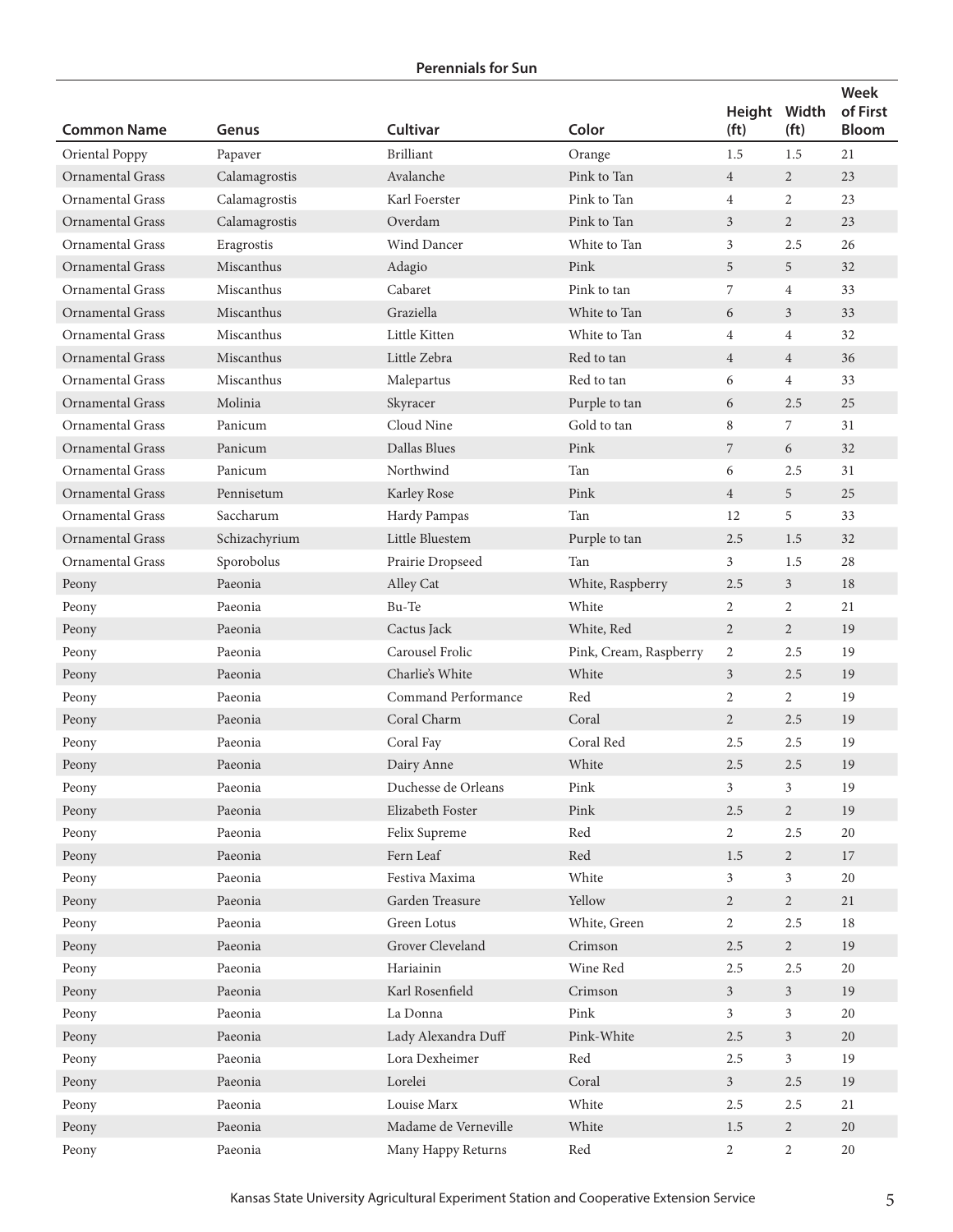| <b>Common Name</b>        | Genus        | <b>Cultivar</b>         | Color                          | Height Width<br>(f <sub>t</sub> ) | (f <sub>t</sub> ) | Week<br>of First<br><b>Bloom</b> |
|---------------------------|--------------|-------------------------|--------------------------------|-----------------------------------|-------------------|----------------------------------|
| Peony                     | Paeonia      | Martha W                | Pink                           | 2.5                               | 2.5               | 20                               |
| Peony                     | Paeonia      | Merry Mayshine          | Red                            | $\overline{2}$                    | 2.5               | 18                               |
| Peony                     | Paeonia      | Mikado                  | Red                            | 2.5                               | $\mathfrak{Z}$    | 21                               |
| Peony                     | Paeonia      | Monsieur Jules Elie     | Pink                           | 2.5                               | 2.5               | 20                               |
| Peony                     | Paeonia      | My Love                 | <b>Light Pink</b>              | $\overline{2}$                    | 2.5               | 21                               |
| Peony                     | Paeonia      | Nippon Beauty           | Red                            | 2                                 | 2.5               | 21                               |
| Peony                     | Paeonia      | Nippon Chief            | Red                            | $\overline{2}$                    | 2.5               | 21                               |
| Peony                     | Paeonia      | Polar Star              | White-Pink                     | 2.5                               | 2.5               | 19                               |
| Peony                     | Paeonia      | Prairie Star            | White                          | 2.5                               | 2.5               | 20                               |
| Peony                     | Paeonia      | Ray Payton              | Red-Pink                       | 2                                 | 2.5               | 20                               |
| Peony                     | Paeonia      | Red Grace               | Red                            | 2.5                               | 2.5               | 18                               |
| Peony                     | Paeonia      | Rose Garland            | Rose                           | 2                                 | 2.5               | 19                               |
| Peony                     | Paeonia      | Sarah Burnhardt         | Pink                           | $\mathfrak{Z}$                    | 3                 | 20                               |
| Peony                     | Paeonia      | Scarlet O'Hara          | Red                            | 2.5                               | 3                 | 19                               |
| Peony                     | Paeonia      | Shawnee Chief           | Red                            | 3 <sup>1</sup>                    | $\mathfrak{Z}$    | 21                               |
| Peony                     | Paeonia      | Shirley Temple          | Cream                          | 2.5                               | 3                 | 19                               |
| Peony                     | Paeonia      | Snow Mountain           | White                          | $\mathfrak{Z}$                    | 2.5               | 19                               |
| Peony                     | Paeonia      | Souvenir de Louis Bigot | Rose                           | 2                                 | 3                 | 20                               |
| Peony                     | Paeonia      | Tourangelle             | Pink                           | 2.5                               | $\mathfrak{Z}$    | 20                               |
| Peony                     | Paeonia      | Twitterpated            | Pink, Raspberry                | 2.5                               | 3                 | 18                               |
| Peony                     | Paeonia      | Vanilla Twist           | White, Raspberry               | $\overline{2}$                    | $\overline{2}$    | 18                               |
| Peony                     | Paeonia      | Violet Dawson           | White                          | 2.5                               | 2.5               | 20                               |
| Peony                     | Paeonia      | White Swan              | White                          | 2.5                               | 2.5               | 19                               |
| Perennial Hibiscus        | Hibiscus     | Anne Arundel            | Pink                           | 5                                 | 5                 | 24                               |
| Perennial Hibiscus        | Hibiscus     | <b>Broadway Lights</b>  | White, Pink                    | 5                                 | 5                 | 24                               |
| Perennial Hibiscus        | Hibiscus     | Candy Stripe            | White, Red Veins               | 5                                 | 5                 | 24                               |
| <b>Perennial Hibiscus</b> | Hibiscus     | Coccineus Red           | Red                            | 6                                 | 5                 | 25                               |
| Perennial Hibiscus        | Hibiscus     | Fantasia                | Pink                           | 5                                 | 5                 | 25                               |
| Perennial Hibiscus        | Hibiscus     | Fireball                | Red                            | $\overline{4}$                    | 5                 | $24\,$                           |
| Perennial Hibiscus        | Hibiscus     | Giant Maroon            | Red                            | 5                                 | 5                 | 24                               |
| Perennial Hibiscus        | Hibiscus     | Lady Baltimore          | Pink                           | $\overline{5}$                    | $\overline{4}$    | $24\,$                           |
| Perennial Hibiscus        | Hibiscus     | Lasiocarpus             | White, Pink Eye                | 6                                 | 5                 | 25                               |
| Perennial Hibiscus        | Hibiscus     | Matterhorn              | Pink, Red Eye                  | $\overline{4}$                    | $\overline{4}$    | 24                               |
| Perennial Hibiscus        | Hibiscus     | Pink Clouds             | Pink                           | 5                                 | 5                 | 25                               |
| Perennial Hibiscus        | Hibiscus     | Sweet Caroline          | Pink, Red Eye                  | 5                                 | 5                 | 24                               |
| Pinks                     | Dianthus     | Oakington               | Pink                           | 0.5                               | $\mathbf{1}$      | 18                               |
| Poppy Mallow              | Callirhoe    | species                 | Purple                         | $\mathbf{1}$                      | $\overline{2}$    | 21                               |
| Russian Sage              | Perovskia    | Filagrin                | Blue                           | $\mathfrak{Z}$                    | $\overline{c}$    | 26                               |
| Russian Sage              | Perovskia    | Longin                  | Blue                           | $\mathfrak{Z}$                    | $\overline{2}$    | 26                               |
| Sea Holly                 | Eryngium     | Sapphire Blue           | Blue                           | $\overline{2}$                    | 1.5               | 26                               |
| Sea Pink                  | Armeria      | Joystick Red            | Red                            | 0.5                               | 0.5               | 18                               |
| Sea Pink                  | Armeria      | Rubra                   | Pink                           | 1.5                               | 0.5               | 19                               |
| Shasta Daisy              | Leucanthemum | Becky                   | White                          | 3 <sup>1</sup>                    | 1.5               | 23                               |
| Shasta Daisy              | Leucanthemum | Thomas Killen           | White                          | 2.5                               | $1.5\,$           | 24                               |
| Sheffield Mum             | Dendranthema | Hillside Pink           | $\ensuremath{\text{\rm Pink}}$ | $\overline{2}$                    | $1.5\,$           | $35\,$                           |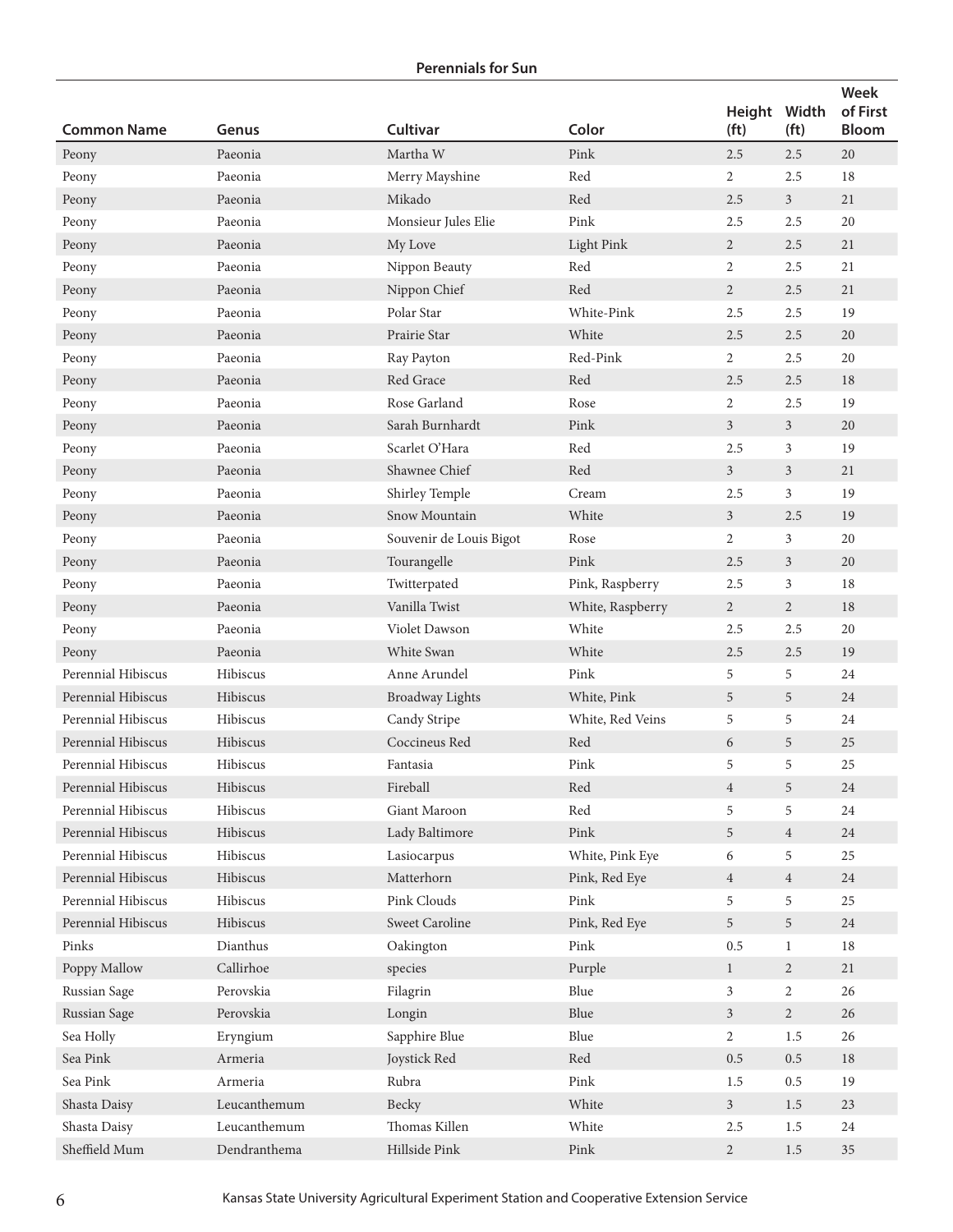## **Perennials for Sun**

|                    |           |                           |        | Height            | Width             | <b>Week</b><br>of First |
|--------------------|-----------|---------------------------|--------|-------------------|-------------------|-------------------------|
| <b>Common Name</b> | Genus     | <b>Cultivar</b>           | Color  | (f <sub>t</sub> ) | (f <sub>t</sub> ) | <b>Bloom</b>            |
| Spurge             | Euphorbia | Fens Ruby                 | Yellow |                   | 1                 | 19                      |
| Stonecrop          | Sedum     | Autumn Fire               | Red    | 1.5               | 1                 | 35                      |
| Tickseed           | Coreopsis | Baby Sun                  | Yellow | 1.5               | 1                 | 22                      |
| Tickseed           | Coreopsis | Early Sunrise             | Yellow | 1.5               | $\mathbf{1}$      | 24                      |
| Tickseed           | Coreopsis | Sterntaler                | Yellow | 2                 | 1.5               | 22                      |
| Tickseed           | Coreopsis | Sunburst                  | Yellow | 1.5               | 1.5               | 22                      |
| Wandflower         | Gaura     | Karalee Petite Pink       | Pink   | $\overline{2}$    | 1.5               | 22                      |
| Wandflower         | Gaura     | Karalee White             | White  | $\overline{2}$    | 1.5               | 22                      |
| Wandflower         | Gaura     | Stratosphere Pink Picotee | Pink   | $\overline{2}$    | 1.5               | 22                      |
| Wormwood           | Artemisia | Silver King               | White  | 2.5               | 2.5               | 22                      |
| Wormwood           | Artemisia | Silver Mound              | White  |                   | $\overline{2}$    | 22                      |
| Yarrow             | Achillea  | <b>Coronation Gold</b>    | Gold   | 2                 | $\overline{2}$    | 23                      |
| Yarrow             | Achillea  | Moonshine                 | Yellow | 2                 | 1.5               | 23                      |
| Yarrow             | Achillea  | Schwellenberg             | Yellow | 2                 | 1.5               | 23                      |
| Yarrow             | Achillea  | Terracotta                | Orange | 2.5               | 1.5               | 23                      |

## **Perennials for Shade**

|                    |              |                         |               | <b>Height</b>     | Width             | Week<br>of First |
|--------------------|--------------|-------------------------|---------------|-------------------|-------------------|------------------|
| <b>Common Name</b> | <b>Genus</b> | <b>Cultivar</b>         | Color         | (f <sub>t</sub> ) | (f <sub>t</sub> ) | <b>Bloom</b>     |
| Coral Bells        | Heuchera     | City Lights             | Yellow        | 1.5               | 1.5               | 21               |
| Coral Bells        | Heuchera     | Jade Gloss              | Pink          | 1.5               | $\mathbf{1}$      | 24               |
| Coral Bells        | Heuchera     | Raspberry Ice           | Pink          | $\overline{2}$    | $\mathbf{1}$      | 24               |
| Coral Bells        | Heuchera     | <b>Stormy Seas</b>      | Pink          | $\overline{2}$    | 1.5               | 21               |
| Plantain Lily      | Hosta        | A Many-Splendored Thing | Pale lavender | 1.5               | $\overline{3}$    | 24               |
| Plantain Lily      | Hosta        | Abiqua Drinking Gourd   | White         | 1.5               | 1.5               | 24               |
| Plantain Lily      | Hosta        | Abiqua Moonbeam         | White         | $\overline{2}$    | 2.5               | 25               |
| Plantain Lily      | Hosta        | Abiqua Recluse          | Pale lavender | 1.5               | 2.5               | 25               |
| Plantain Lily      | Hosta        | Big Mama                | White         | 3 <sup>1</sup>    | $\overline{4}$    | 25               |
| Plantain Lily      | Hosta        | <b>Blue Umbrellas</b>   | White         | $\overline{3}$    | $\overline{4}$    | 25               |
| Plantain Lily      | Hosta        | Bressingham Blue        | White         | 1.5               | $\overline{2}$    | 25               |
| Plantain Lily      | Hosta        | Christmas Tree          | White         | 1.5               | 3                 | 25               |
| Plantain Lily      | Hosta        | Clausa Stolonifera      |               | $\mathbf{1}$      | 1.5               |                  |
| Plantain Lily      | Hosta        | Diana Remembered        | White         | $\mathbf{1}$      | $\overline{2}$    | 25               |
| Plantain Lily      | Hosta        | Dorset Blue             | Pale lavender | $\mathbf{1}$      | $\mathbf{1}$      | 25               |
| Plantain Lily      | Hosta        | Embroidery              | White         | $\mathbf{1}$      | 2                 | 25               |
| Plantain Lily      | Hosta        | Fragrant Blue           | White         | 0.5               | $\mathbf{1}$      | 25               |
| Plantain Lily      | Hosta        | Fragrant Bouquet        | White         | 1.5               | 2                 | 25               |
| Plantain Lily      | Hosta        | Fried Bananas           | White         | 1.5               | 2.5               | 25               |
| Plantain Lily      | Hosta        | Gold Drop               | White         | 0.5               | $\mathbf{1}$      | 24               |
| Plantain Lily      | Hosta        | Gold Edger              | Lavender      | 0.5               | $\mathbf{1}$      | 25               |
| Plantain Lily      | Hosta        | Gold Regal              | Lavender      | 1.5               | $\overline{c}$    | 24               |
| Plantain Lily      | Hosta        | Golden Tiara            | Purple        | $\mathbf{1}$      | $\overline{2}$    | 25               |
| Plantain Lily      | Hosta        | Grand Tiara             | Lavender      | 0.5               | 1.5               | 27               |
| Plantain Lily      | Hosta        | Green Pie Crust         | White         | 1.5               | 2.5               | 24               |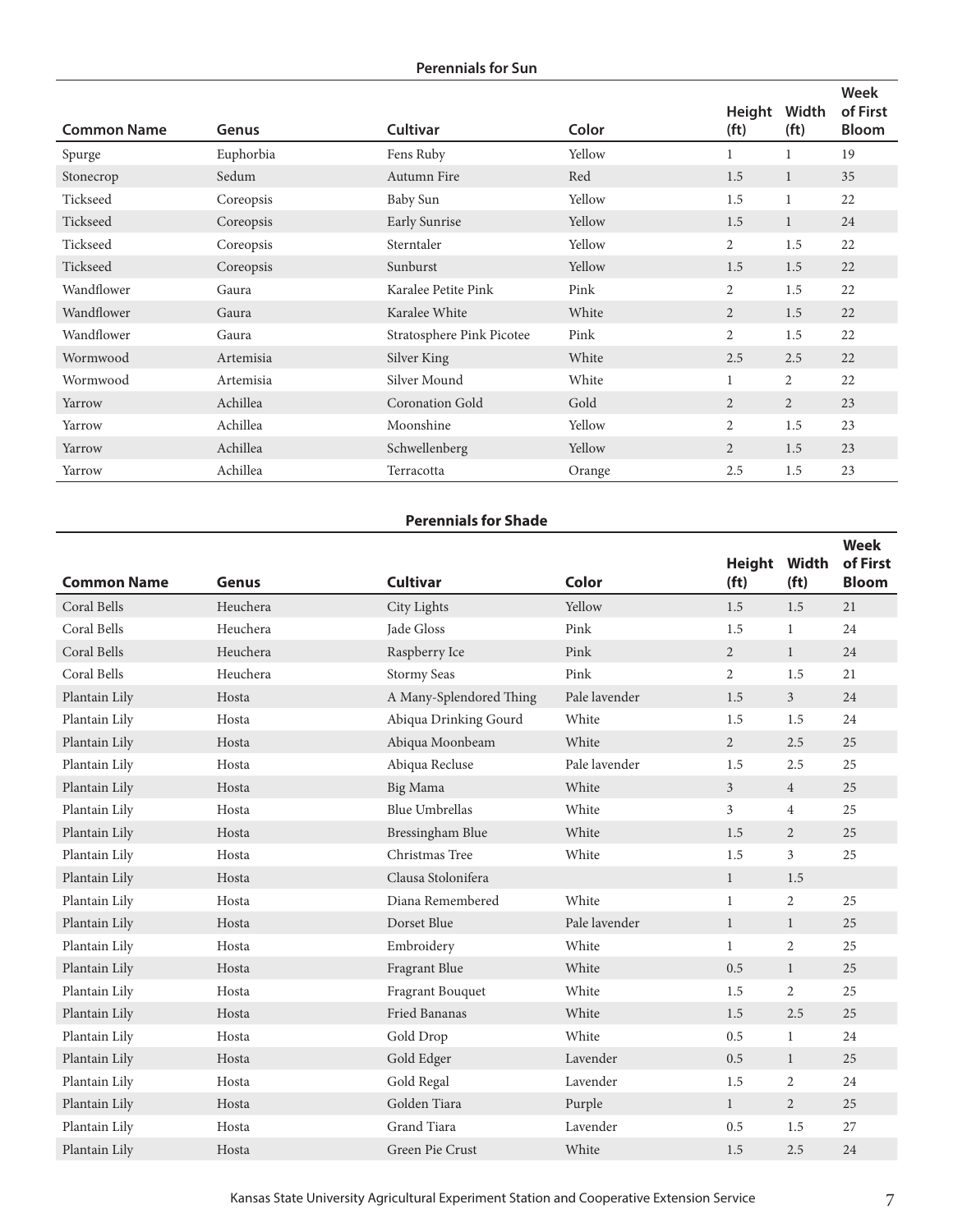| <b>Common Name</b>  | Genus  | <b>Cultivar</b>        | Color                          | <b>Height</b><br>(f <sub>t</sub> ) | Width<br>(f <sub>t</sub> ) | <b>Week</b><br>of First<br><b>Bloom</b> |
|---------------------|--------|------------------------|--------------------------------|------------------------------------|----------------------------|-----------------------------------------|
| Plantain Lily       | Hosta  | Hadspen Blue           | White                          | 0.5                                | $\mathbf{1}$               | 25                                      |
| Plantain Lily       | Hosta  | Halcyon                | White                          | 1.5                                | $\overline{3}$             | 25                                      |
| Plantain Lily       | Hosta  | Harvest Dandy          | White                          | $\mathbf{1}$                       | 1.5                        | 25                                      |
| Plantain Lily       | Hosta  | Heart and Soul         | Lavender                       | $\mathbf{1}$                       | 1.5                        | 25                                      |
| Plantain Lily       | Hosta  | <b>Hillbilly Blues</b> | Lavender                       | 1.5                                | 3                          | 25                                      |
| Plantain Lily       | Hosta  | Invincible             | White                          | $\mathbf{1}$                       | $\mathbf{1}$               | 25                                      |
| Plantain Lily       | Hosta  | Iron Gate Delight      | Lavender                       | $\mathbf{1}$                       | 1.5                        | 25                                      |
| Plantain Lily       | Hosta  | Krossa Regal           | Lavender                       | 2.5                                | 2.5                        | 25                                      |
| Plantain Lily       | Hosta  | Last Dance             | Lavender                       | 1.5                                | 2.5                        | 26                                      |
| Plantain Lily       | Hosta  | Lemon Lime             | Lavender                       | $\mathbf{1}$                       | 1.5                        | 25                                      |
| Plantain Lily       | Hosta  | Mama Mia               | Pale lavender                  | 1                                  | 2                          | 25                                      |
| Plantain Lily       | Hosta  | Moonlight Sonata       | White                          | 1.5                                | $\mathfrak{Z}$             | 25                                      |
| Plantain Lily       | Hosta  | Night Before Christmas | Lavender                       | $\mathbf{1}$                       | 1.5                        | 25                                      |
| Plantain Lily       | Hosta  | Old Glory              | Lavender                       | $\mathbf{1}$                       | 2.5                        | 24                                      |
| Plantain Lily       | Hosta  | Olive Bailey Langdon   | White                          | 2                                  | $\overline{4}$             | 25                                      |
| Plantain Lily       | Hosta  | Pacific Blue Edger     | Lavender                       | $\mathbf{1}$                       | $\overline{2}$             | 25                                      |
| Plantain Lily       | Hosta  | Paradigm               | White                          | 1.5                                | 3                          | 25                                      |
| Plantain Lily       | Hosta  | Parky's Prize          | Lavender                       | 1.5                                | 2.5                        | 24                                      |
| Plantain Lily       | Hosta  | Patriot                | Lavender                       | 1.5                                | 2.5                        | 25                                      |
| Plantain Lily       | Hosta  | Paul's Glory           | Pale lavender                  | 1.5                                | $\overline{2}$             | 25                                      |
| Plantain Lily       | Hosta  | Pizazz                 | White                          | $\mathbf{1}$                       | 1.5                        | 25                                      |
| Plantain Lily       | Hosta  | Potomac Pride          | Lavender                       | $\overline{2}$                     | 2.5                        | 25                                      |
| Plantain Lily       | Hosta  | Radiant Edger          | Lavender                       | 1                                  | 2.5                        | 24                                      |
| Plantain Lily       | Hosta  | Regal Splendor         | Lavender                       | 2.5                                | 3 <sup>1</sup>             | 25                                      |
| Plantain Lily       | Hosta  | Revolution             | Lavender                       | $\mathbf{1}$                       | 1.5                        | 25                                      |
| Plantain Lily       | Hosta  | Robert Frost           | Pale lavender                  | 1.5                                | $\mathfrak{Z}$             | 25                                      |
| Plantain Lily       | Hosta  | Sagae                  | Pale lavender                  | 2.5                                | 3                          | 24                                      |
| Plantain Lily       | Hosta  | Salute                 | Lavender                       | 1.5                                | $\overline{2}$             | 25                                      |
| Plantain Lily       | Hosta  | Samuel Blue            | White                          | $1.5\,$                            | 2                          | 25                                      |
| Plantain Lily       | Hosta  | Satisfaction           | White                          | $\mathbf{1}$                       | $\overline{2}$             | 24                                      |
| Plantain Lily       | Hosta  | Sea Lotus Leaf         | White                          | 1.5                                | $\overline{2}$             | 24                                      |
| Plantain Lily       | Hosta  | Shade Fanfare          | Lavender                       | $\mathbf{1}$                       | $1.5\,$                    | 25                                      |
| Plantain Lily       | Hosta  | Sieboldiana            | Pale lavender                  | 1.5                                | $\mathfrak{Z}$             | 26                                      |
| Plantain Lily       | Hosta  | So Sweet               | White                          | $\mathbf{1}$                       | $\mathbf{1}$               | 25                                      |
| Plantain Lily       | Hosta  | Squash Casserole       | Lavender                       | $\mathbf{1}$                       | $\mathfrak{Z}$             | 25                                      |
| Plantain Lily       | Hosta  | <b>Stained Glass</b>   | Pale lavender                  | 1.5                                | $2.5\,$                    | 25                                      |
| Plantain Lily       | Hosta  | Striptease             | Violet                         | 1.5                                | 2.5                        | 26                                      |
| Plantain Lily       | Hosta  | Sum and Substance      | Lavender                       | $2.5\,$                            | $\overline{4}$             | 26                                      |
| Plantain Lily       | Hosta  | Sweet Home Chicago     | Lavender                       | $\mathbf{1}$                       | 2.5                        | 24                                      |
| Plantain Lily       | Hosta  | Ventricosa             | Blue                           | $\mathbf{1}$                       | $\overline{2}$             | 25                                      |
| Plantain Lily       | Hosta  | Venusta                | Lavender                       | 0.5                                | $\mathbf{1}$               | 25                                      |
| Plantain Lily       | Hosta  | Veronica Lake          | Lavender                       | 1.5                                | $2.5\,$                    | 24                                      |
| Plantain Lily       | Hosta  | Wheaton Blue           | Pale lavender                  | $\mathbf{1}$                       | 1.5                        | 26                                      |
| Plantain Lily       | Hosta  | Yingeri                | Pale lavender                  | 1.5                                | $\mathbf{1}$               | 26                                      |
| Spotted Dead Nettle | Lamium | Orchid Frost           | $\ensuremath{\text{\rm Pink}}$ | 0.5                                | $1.5\,$                    | 17                                      |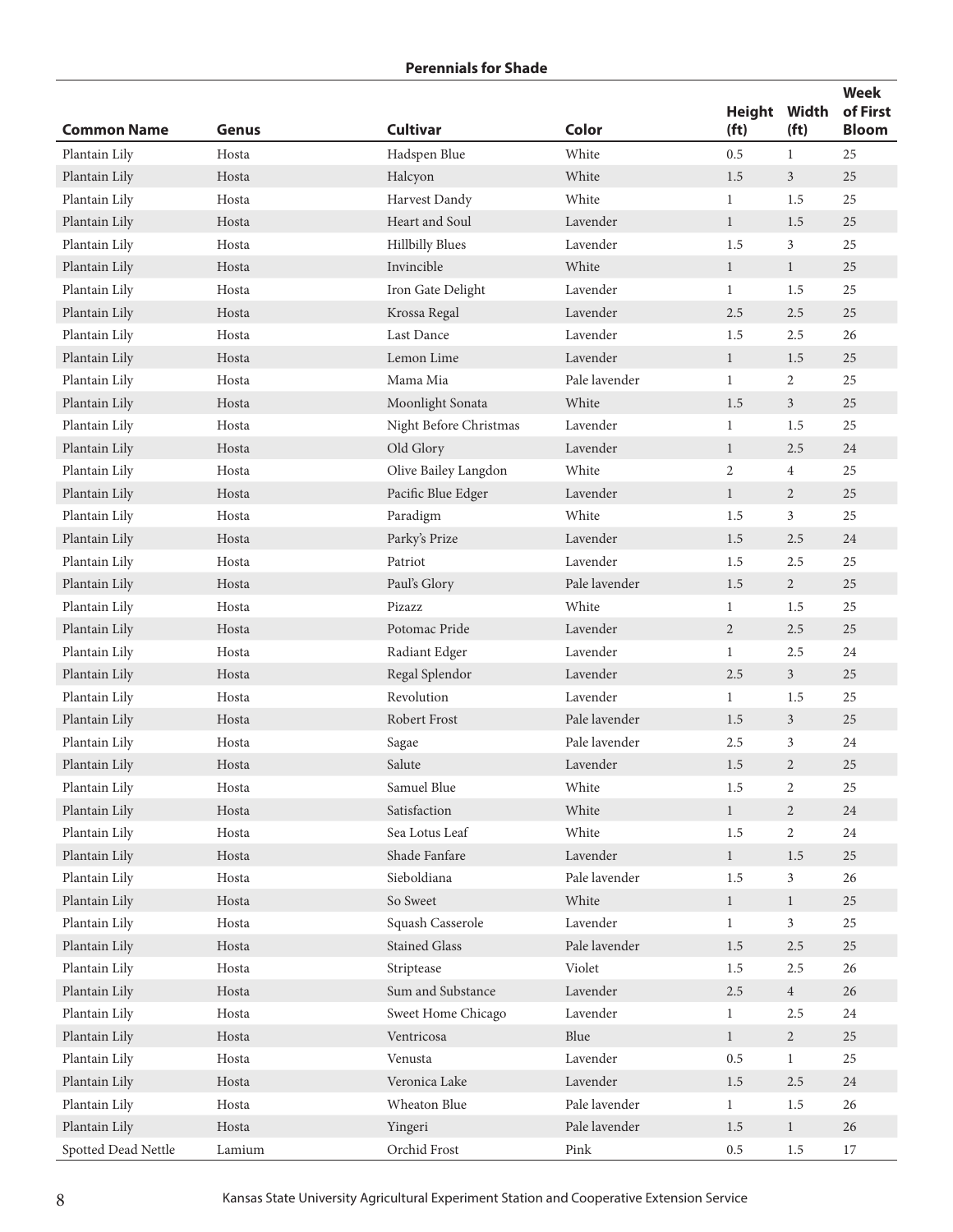| <b>Common Name</b> | <b>Genus</b> | <b>Cultivar</b>           | Color                          | <b>Height</b><br>(f <sub>t</sub> ) | Width<br>(f <sub>t</sub> ) | <b>Week</b><br>of First<br><b>Bloom</b> |
|--------------------|--------------|---------------------------|--------------------------------|------------------------------------|----------------------------|-----------------------------------------|
| Crapemyrtle        | Lagerstromia | Acoma                     | White                          | $\overline{4}$                     | 5                          | 31                                      |
| Crapemyrtle        | Lagerstromia | <b>Burgundy Cotton</b>    | White                          | 6                                  | 5                          | 31                                      |
| Crapemyrtle        | Lagerstromia | Pink Velour               | Pink                           | 6                                  | 6                          | 32                                      |
| Crapemyrtle        | Lagerstromia | Potomac                   | <b>Light Pink</b>              | $\overline{4}$                     | 3                          | 30                                      |
| Crapemyrtle        | Lagerstromia | Rhapsody in Pink          | Pink                           | 5                                  | 5                          | 30                                      |
| Crapemyrtle        | Lagerstromia | Tonto                     | Pink                           | 4                                  | 3                          | 30                                      |
| Crapemyrtle        | Lagerstromia | Watermelon Red            | Red-Pink                       | $\overline{4}$                     | $\mathfrak{Z}$             | 31                                      |
| Forsythia          | Forsythia    | Lynwood Gold              | Gold                           | 9                                  | 10                         | 15                                      |
| Forsythia          | Forsythia    | Magical Gold              | Gold                           | 6                                  | 6                          | 15                                      |
| Forsythia          | Forsythia    | Spring Glory              | Gold                           | 8                                  | 10                         | 15                                      |
| Forsythia          | Forsythia    | Sunrise                   | Gold                           | 5                                  | 6                          | 15                                      |
| Shrub Rose         | Rosa         | Austrian Copper           | Red                            | 6                                  | 6                          | 24                                      |
| Shrub Rose         | Rosa         | Ballerina                 | Pink                           | $\overline{4}$                     | 5                          | 24                                      |
| Shrub Rose         | Rosa         | <b>Baby Love</b>          | Yellow                         | $\overline{2}$                     | 3                          | 24                                      |
| Shrub Rose         | Rosa         | Blanc Double de Corbet    | White                          | $\mathfrak{Z}$                     | $\overline{4}$             | 24                                      |
| Shrub Rose         | Rosa         | Carefree Beauty           | Pink                           | $\overline{4}$                     | 6                          | 24                                      |
| Shrub Rose         | Rosa         | Carefree Spirit           | Red                            | $\overline{4}$                     | 6                          | 24                                      |
| Shrub Rose         | Rosa         | Carefree Sunshine         | Yellow                         | 3                                  | 4                          | 24                                      |
| Shrub Rose         | Rosa         | Champlain                 | Red                            | $\overline{4}$                     | 5                          | 24                                      |
| Shrub Rose         | Rosa         | Chuckles                  | Pink                           | 3                                  | 3                          | 24                                      |
| Shrub Rose         | Rosa         | Daydream                  | Mauve                          | $\overline{3}$                     | 3                          | 24                                      |
| Shrub Rose         | Rosa         | Earth Song                | Deep Pink                      | 3                                  | 3                          | 24                                      |
| Shrub Rose         | Rosa         | Funny Face                | Pink Blend                     | 3                                  | 3                          | 24                                      |
| Shrub Rose         | Rosa         | Grootendorst Supreme      | Red                            | $\overline{4}$                     | 6                          | 24                                      |
| Shrub Rose         | Rosa         | Hansa                     | Magenta                        | 3                                  | 3                          | 24                                      |
| Shrub Rose         | Rosa         | Harrison's Yellow         | Yellow                         | 6                                  | 6                          | 24                                      |
| Shrub Rose         | Rosa         | <b>Blushing Knock Out</b> | <b>Light Pink</b>              | 5                                  | 5                          | 24                                      |
| Shrub Rose         | Rosa         | Double Pink Knock Out     | Pink                           | 5                                  | 5                          | 24                                      |
| Shrub Rose         | Rosa         | Double Knock Out          | $\mbox{Red}$                   | 5                                  | 5                          | $\sqrt{24}$                             |
| Shrub Rose         | Rosa         | Pink Gnome                | Pink                           | 2                                  | $\mathfrak{Z}$             | 24                                      |
| Shrub Rose         | Rosa         | Lady Elsie May            | $\mbox{Red}$                   | $\mathfrak{Z}$                     | $\overline{4}$             | $24\,$                                  |
| Shrub Rose         | Rosa         | Little Mischief           | Deep Pink                      | 3                                  | $\overline{4}$             | 24                                      |
| Shrub Rose         | Rosa         | Lovely Fairy              | Deep Pink                      | $\mathfrak{Z}$                     | $\overline{4}$             | 24                                      |
| Shrub Rose         | Rosa         | Meidiland Crimson         | Red                            | 3                                  | $\overline{4}$             | 24                                      |
| Shrub Rose         | Rosa         | Meidiland Fire            | Red                            | $\mathfrak{Z}$                     | $\overline{4}$             | 24                                      |
| Shrub Rose         | Rosa         | Meidiland Ice             | White                          | 3                                  | $\overline{4}$             | 24                                      |
| Shrub Rose         | Rosa         | Meidiland Pink            | Pink                           | 3                                  | $\overline{4}$             | 24                                      |
| Shrub Rose         | Rosa         | Meidiland Scarlet         | Red                            | 3                                  | $\overline{4}$             | 24                                      |
| Shrub Rose         | Rosa         | Moje Hammerberg           | Red-Violet                     | 3                                  | $\overline{4}$             | 24                                      |
| Shrub Rose         | Rosa         | Morden Centennial         | $\ensuremath{\text{\rm Pink}}$ | 3                                  | $\overline{4}$             | 24                                      |
| Shrub Rose         | Rosa         | Morden Fireglow           | Red-Orange                     | $\mathfrak{Z}$                     | 5                          | $24\,$                                  |
| Shrub Rose         | Rosa         | Nearly Wild               | Pink                           | 2                                  | $\mathfrak{Z}$             | 24                                      |
| Shrub Rose         | Rosa         | Persian Yellow            | Yellow                         | $\overline{4}$                     | 5                          | 24                                      |
| Shrub Rose         | Rosa         | Prairie Joy               | Pink                           | 3                                  | $\overline{4}$             | 24                                      |
| Shrub Rose         | Rosa         | Purple Pavement           | Purple + hips                  | $\mathfrak{Z}$                     | 5                          | 24                                      |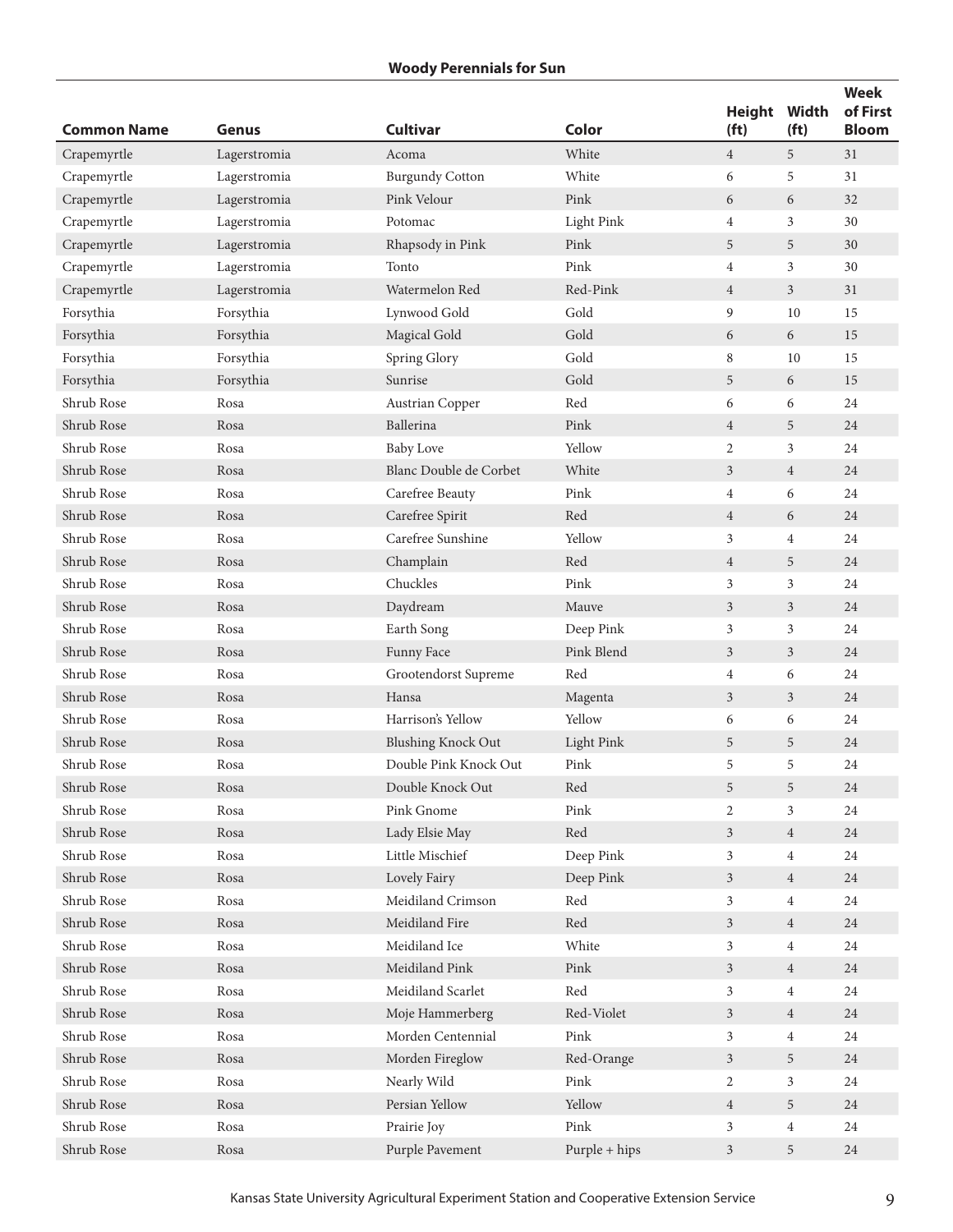# **Woody Perennials for Sun**

| <b>Common Name</b> | Genus | <b>Cultivar</b>          | Color             | <b>Height</b><br>(f <sub>t</sub> ) | Width<br>(f <sub>t</sub> ) | <b>Week</b><br>of First<br><b>Bloom</b> |
|--------------------|-------|--------------------------|-------------------|------------------------------------|----------------------------|-----------------------------------------|
| Shrub Rose         | Rosa  | Rugosa                   | $Red + hips$      | $\overline{4}$                     | 6                          | 24                                      |
| Shrub Rose         | Rosa  | Rugosa alba              | White $+$ hips    | $\overline{4}$                     | 6                          | 24                                      |
| Shrub Rose         | Rosa  | Sea Foam                 | White             | 3                                  | 7                          | 24                                      |
| Shrub Rose         | Rosa  | Showtime                 | Red               | 3                                  | $\overline{3}$             | 24                                      |
| Shrub Rose         | Rosa  | Sir Thomas Lipton        | White             | $\overline{4}$                     | 6                          | 24                                      |
| Shrub Rose         | Rosa  | <b>Starry Night</b>      | White             | $\overline{4}$                     | $\overline{4}$             | 24                                      |
| Shrub Rose         | Rosa  | Sunrise Sunset           | Pink Blend        | 3                                  | 3                          | 24                                      |
| Shrub Rose         | Rosa  | SunRosa Red              | Red               | $\overline{2}$                     | 1.5                        | 24                                      |
| Shrub Rose         | Rosa  | Therese Bugnet           | Pink              | 3                                  | $\overline{4}$             | 24                                      |
| Shrub Rose         | Rosa  | Veranda Brilliant        | Orange            | 2                                  | $\overline{3}$             | 24                                      |
| Shrub Rose         | Rosa  | Watercolors              | Red, Pink, Yellow | $\overline{4}$                     | 5                          | 24                                      |
| Shrub Rose         | Rosa  | Wild Thing               | Dark Pink         | $\overline{4}$                     | 5                          | 24                                      |
| Shrub Rose         | Rosa  | <b>Yellow Brick Road</b> | Yellow            | $\overline{4}$                     | 5                          | 24                                      |